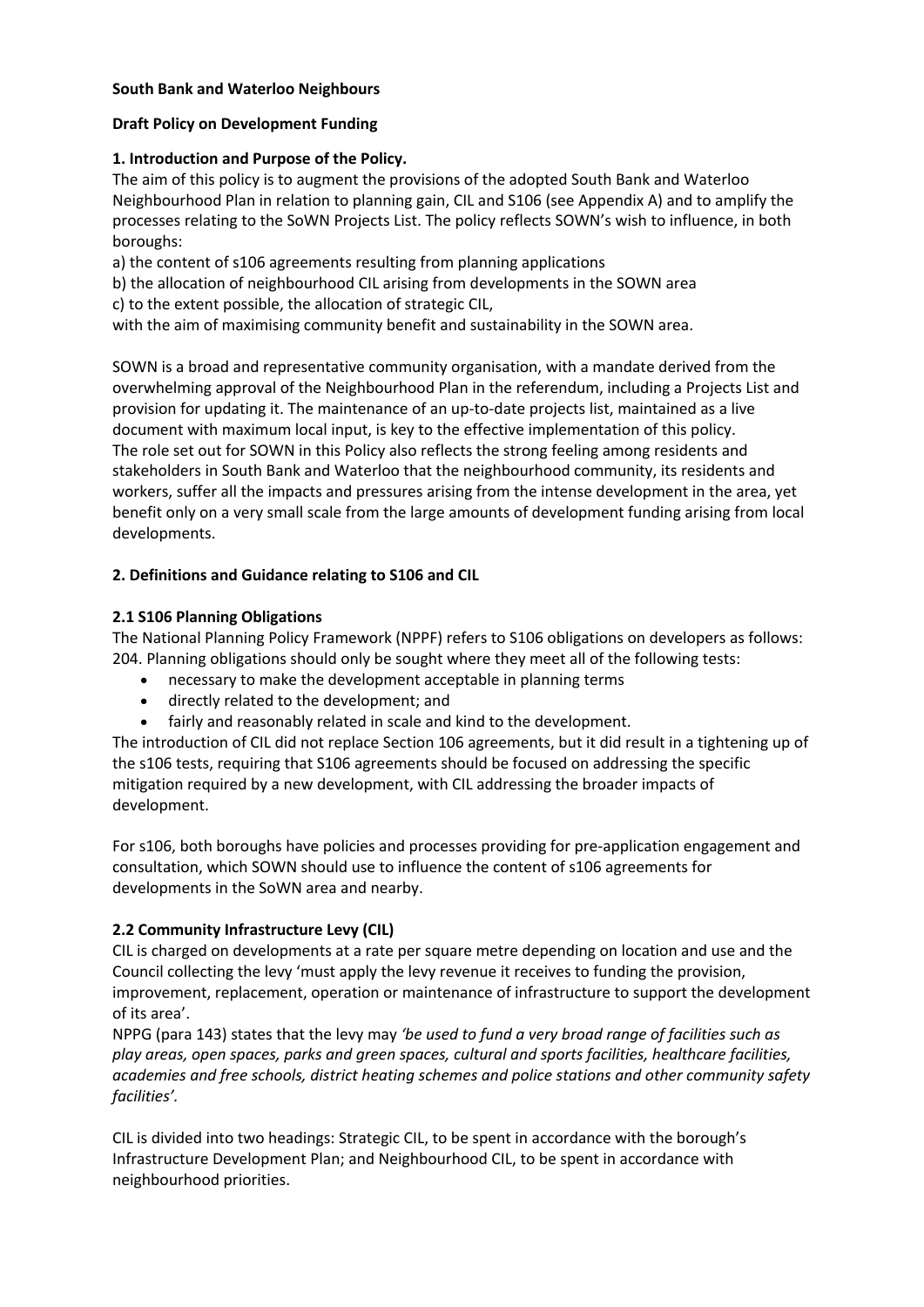Appendix C sets out the boroughs' current priorities for Strategic CIL, including items relevant to the South Bank and Waterloo neighbourhood.

In relation to Neighbourhood CIL both boroughs should have regard to National Planning Practice Guidance (NPPG) which summarises in para 144 that in areas with neighbourhood plans a) neighbourhood CIL should be 25% (uncapped) and that

b) local authority consults with community about how funds can be used, including to support priorities laid out in neighbourhood plans.

Para 145 sets this out in more detail.

(see Appendix B for relevant extracts from NPPG, especially highlighted sections).

For the 25% neighbourhood funding, the definition of what the funds can be used for is broader than for the remaining 75%, comprising:

- *i. The provision, improvement, replacement, operation or maintenance of infrastructure*
- *ii. Anything else that is concerned with addressing the demands that development places on an area.*

SOWN's ability to influence S106 agreements and the allocation of CIL will therefore need different approaches, and its approach to CIL will need to recognise that for Strategic CIL (the 75%), its capacity to influence will be more limited, whilst with Neighbourhood CIL, having regard to NPPG, SOWN can reasonably expect to have a significant role in the allocation process.

# **3. The SOWN Approach to S106 and CIL.**

# **3.1 Influencing S106 Agreements**

SOWN will aim to influence the content of S106 negotiations and agreements, within the scope of statutory guidance on Planning Obligations (see2.1 above), both through early pre-app discussions with developers and engagement with the relevant local authority, or with both Councils where there are cross-borough implications or opportunities.

In Lambeth SOWN will seek to ensure that discussions on planning obligations form part of emerging Lambeth pre-application procedures, based on the process set out in Lambeth's Statement of Community Involvement, para 3.10 of which states:

*The council will consult statutory consultees where required by legislation... The council will also reach out to other consultees who are likely to have an interest in the proposed development. Where appropriate this may include neighbours, local amenity groups, specific interest groups, other nonstatutory organisations…*

# *https://www.lambeth.gov.uk/sites/default/files/pl-statement-of-community-involvement-sep-2015\_0.pdf*

Southwark lays out the following principles in a draft Statement of Community Involvement consulted on in 2020:

*We will require a developer to provide an Engagement Plan for the pre-application stage so that we can ensure that they are reaching the right people and engaging in the right ways for this audience. We will ask them to find out about the impact their proposals could have on different groups, how they will mitigate any negative impacts, and how their development will foster good community relations. This is also taken into account throughout the planning application stage.* 

*We will ensure developers engage with the community early in the process, through the Development Consultation Charter, so that the community can truly be involved with developments affecting their area.*

SOWN will use these processes as the basis of strong representations to the local authority at the earliest possible stage of a proposed development as to what mitigation is needed in line with the NPPF criteria above. The aim should be to secure the Councils' support for prioritising mitigation of local impacts over payments which are less clear in their mitigation effect. The SOWN approach should be based on those projects in the most up-to-date SOWN Projects List which are relevant to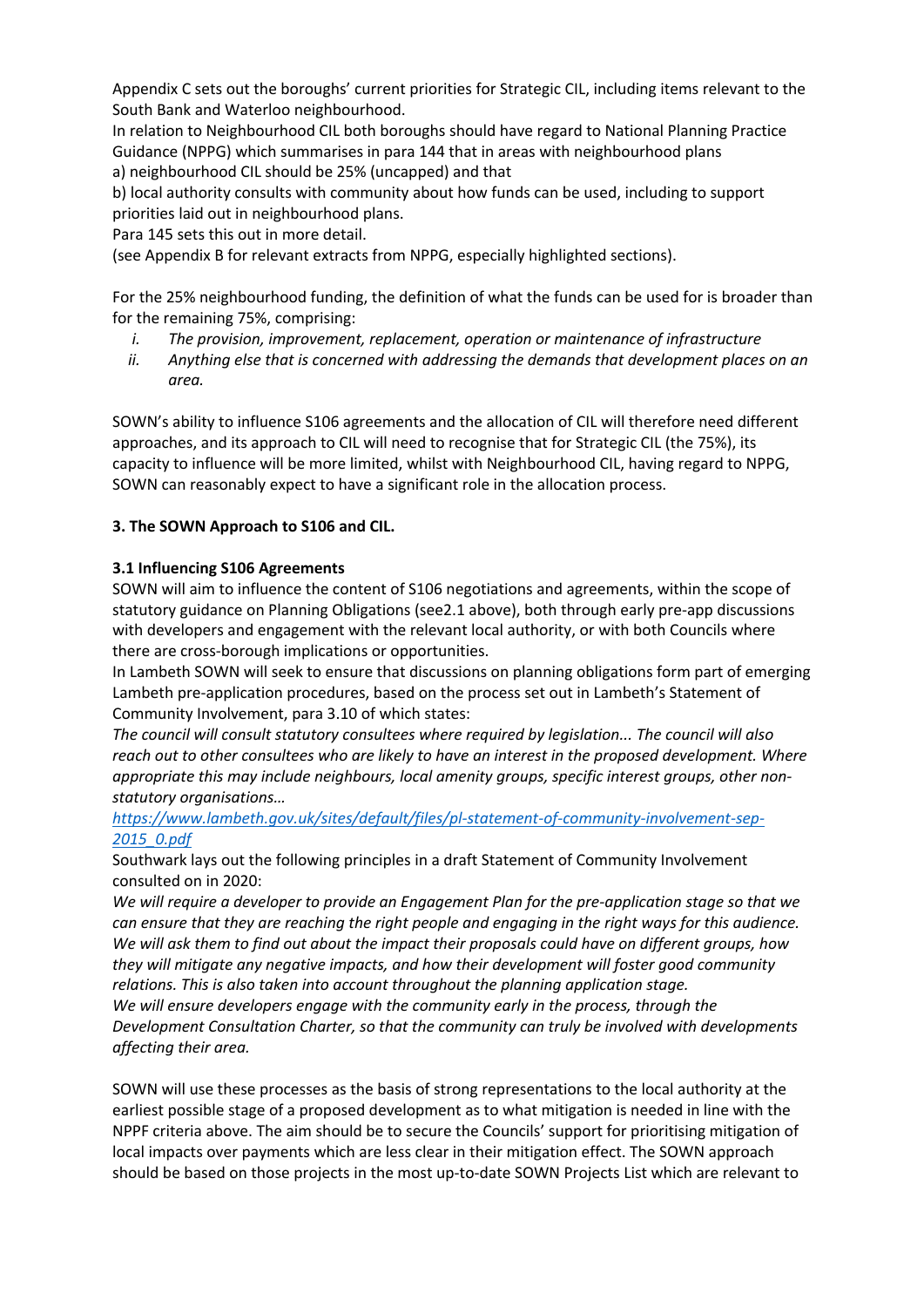mitigating the impact of any particular development but will recognise that a development may have specific impacts needing mitigation which have not been covered in the Projects List.

# **3.2 Existing or Agreed s106 Funding**

In both boroughs there will be S106 funds which have been paid over by developers but not yet allocated or spent. There are in addition signed S106 agreements relating to developments which have not yet started, or where payments have not yet been triggered. SOWN will aim to collate information on these potential S106 funds and, where the agreement provides scope to do so, identify, if or when they come forward, where they could contribute to items on the SOWN projects list.

# **3.3 Neighbourhood CIL**

# 3.3.1 Lambeth

Lambeth previously resolved to allocate its neighbourhood CIL via its Community Local Investment Plans (CLIPs). It consulted on its proposed Waterloo CLIP in 2017, but never published the outcome. With the adoption of the Neighbourhood Plan the matter needs to be re-addressed and SOWN urgently wishes to engage with Lambeth on a process which reflects the referendum outcome and the guidance statement above that '*The use of neighbourhood funds should therefore match priorities expressed by local communities, including priorities set out formally in neighbourhood plans'.* There is further wording in the guidance to this effect: *Where a neighbourhood plan has been made, the charging authority and communities should consider how the neighbourhood portion can be used to deliver the infrastructure identified in the neighbourhood plan as required to address the demands of development.*

This Development Funding Policy will be revised to take account of the processes that are established following that discussion. Ward Councillors, for whom the guidance specifies an important role, should be part of the discussion and of any future process agreed.

# 3.3.2 Southwark

The council has introduced Community Investment Plans (CIPs) to guide the spending of local CIL in a ward, based on the priority themes. The process is overseen by the relevant Ward Forum which in the case of the Southwark part of the SOWN area is chaired by Cllr David Noakes. To support this process Southwark commissioned a consultation on priority projects for Borough and Bankside and St George's Wards which SOWN members fed into. Initial allocations have been made on the basis of that process. SOWN should maintain active contact with Cllr Noakes and the Council's Regeneration Team on next steps.

Only a small section of these two Wards lies in the SOWN area. To date there have been no major applications in the Southwark part of the SOWN area. When such development comes forward SOWN will need to engage with Southwark to give effect to Southwark's own guidance which states that: *where there is an adopted neighbourhood plan the priorities that have been approved in that plan may guide the projects identified; unless there is a clear reason for doing otherwise*. SOWN should also engage fully with local Southwark Ward Councillors on these matters.

# **3.4 Strategic CIL and other Funding Sources**

There are some projects in the Projects List which may more appropriately be supported by Strategic CIL or other statutory funding sources. These opportunities should be monitored by the Development Funding Group with the aim of advancing the major projects, and to protect Neighbourhood CIL to bring forward projects which would not be eligible for Strategic CIL. Additional information is in Appendix C, together with a links to the borough's Infrastructure Development Plans which are intended to guide CIL spending.

# **4. The SOWN Projects List**

The maintenance of an up-to-date SOWN Projects List is an essential feature of this policy and should form the basis of local community engagement and engagement with the tow boroughs. The current list is at *link to SOWN website.*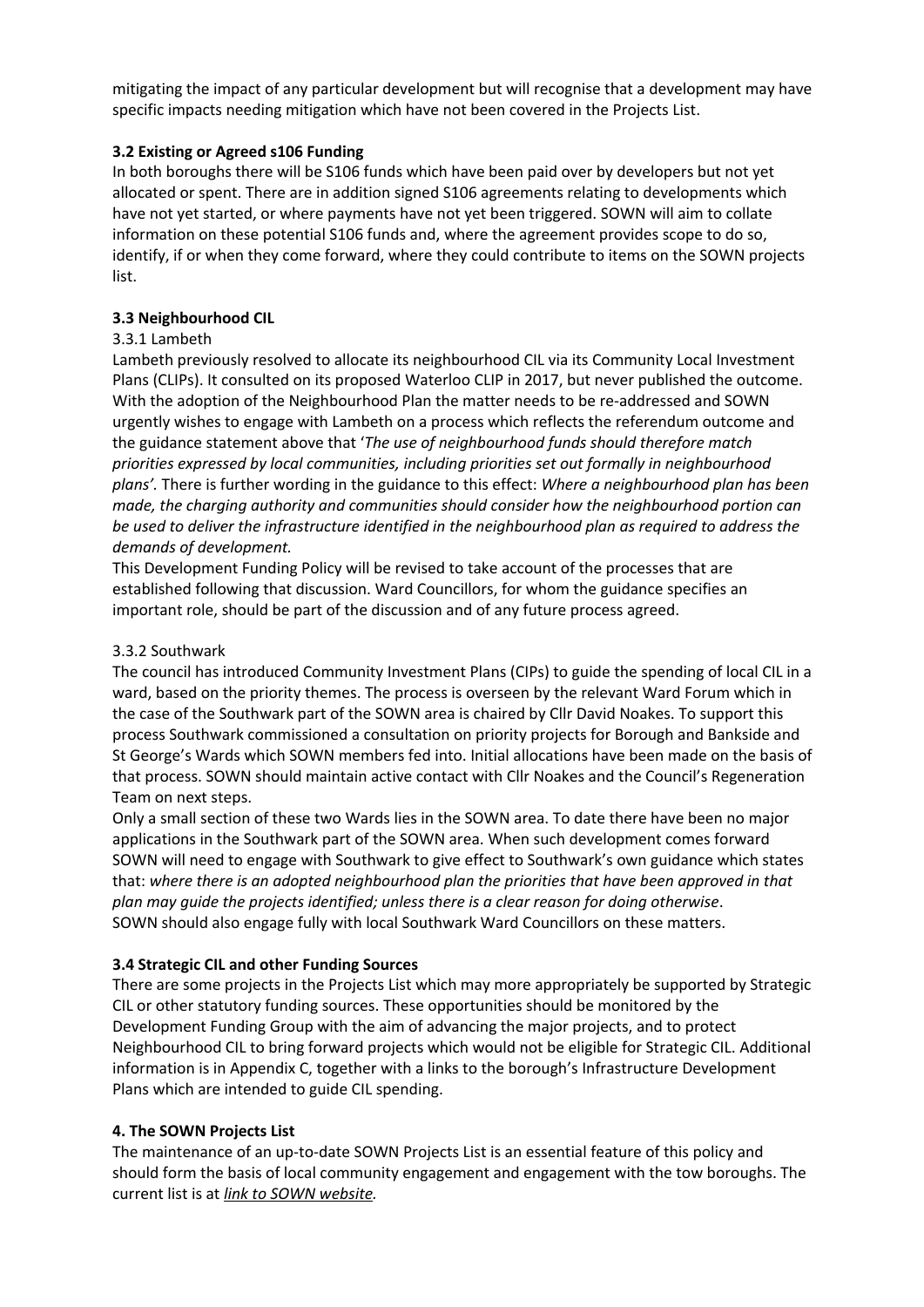The Projects List should:

- Reflect the policies and aspirations of the Neighbourhood Plan
- Be a 'live' document, available on the SOWN website, and continuously updated
- Be open to comments, feedback and suggestions for additional relevant projects from all in the neighbourhood
- Identify a project lead/contact for each project
- Indicate the stage of development a project has reached, which may range from ready to deliver (i.e. with an accurate cost estimate and all necessary approvals) to an outline idea needing feasibility studies, design, development, costing and, in all likelihood, seed funding.
- Indicate, where a project is sufficiently developed, what funding is sought via development funding (S106 or CIL) and what will or may be available from other sources.
- Identify, if relevant, the fit with the strategies of the relevant borough, in order to reinforce the case for development funding.

The process for managing, updating, and refining the Projects List should include:

- Publicising the list and inviting comments and additions, to be undertaken using all of SOWN's communications resources.
- Moderating and clarifying projects and their status for inclusion in the list, to be undertaken by the SOWN Development Funding Group
- Iterative communication with project leads/contacts to ensure information (e.g. the stage of project development, costs, funding sources) is accurate and up-to-date, to be undertaken by the SOWN Development Funding Group.
- Full engagement with Ward Councillors who will participate in or receive all necessary communication form the Development Funding Group.

The Projects List will be used by SOWN in all engagement with the boroughs about prioritising and allocating funds, a process which, will be led by the Steering Group with input from the Development Funding Group. In promoting and agreeing priorities for funding with the Councils the Steering Group will have regard to

- the deliverability of the project there is a risk associated with prioritising projects which are not sufficiently developed to be sure of proceeding.
- The need for seed funding for projects which need further development before they are prioritised for delivery funding.
- The availability of potential funding sources other than planning gain.

# **5. SoWN Actions and Resources**

This policy requires four strands of SoWN action:

a) continued engagement with the neighbourhood community to inform projects and priorities

b) engagement with developers to influence s106 agreements

c) engagement with both boroughs on all relevant development funding matters

d) continuous updating of the Projects List

Implementation of this policy is clearly a high priority for SoWN but also potentially very demanding. The Steering Group needs urgently to establish the resources needed to implement SoWN's role in the actions and processes set out above, with input from the Development Funding Group.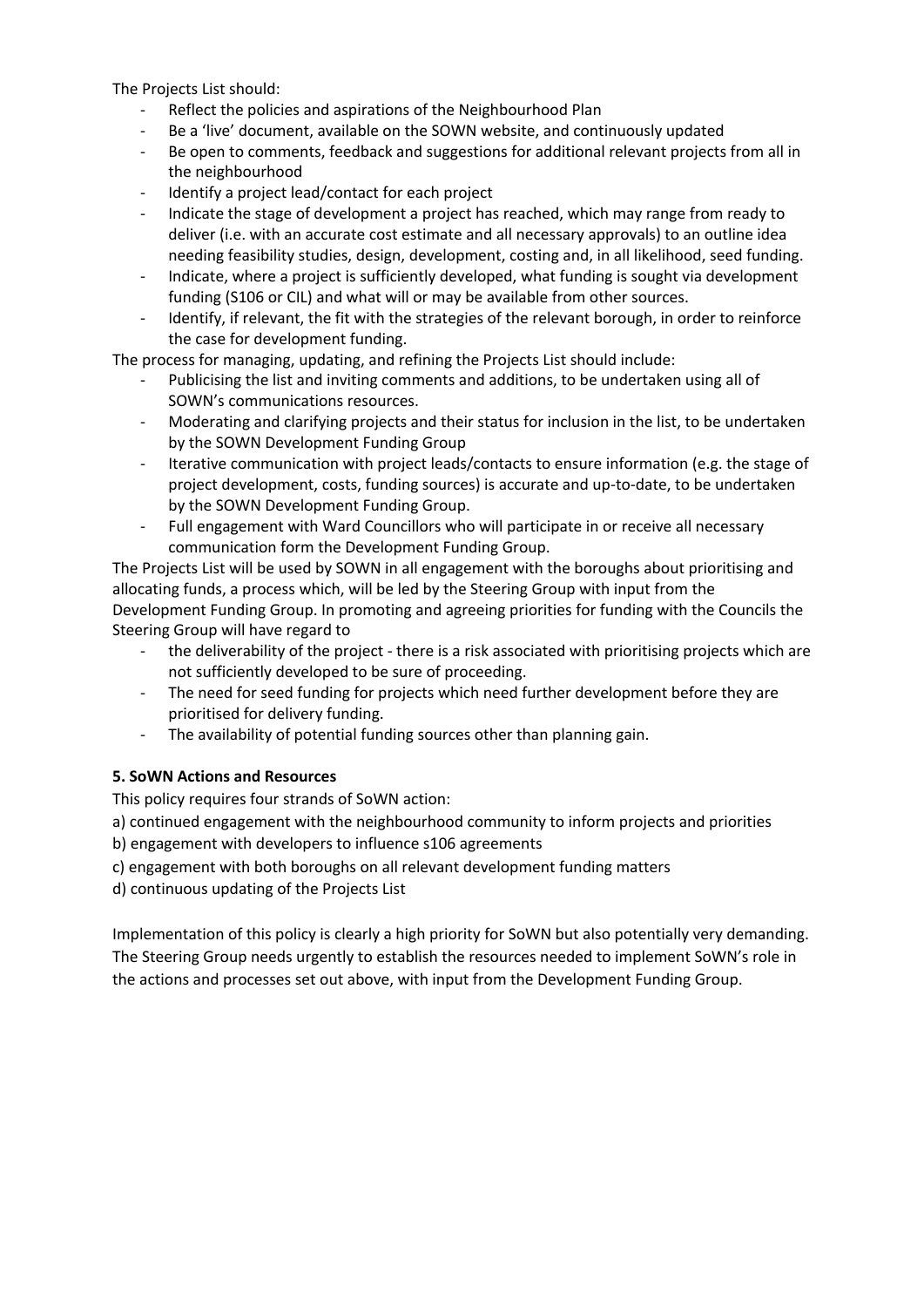### **Appendix A (from adopted South Bank and Waterloo Neighbourhood Plan)**

# 8.7 Policy & guidance: Planning gain & mitigation

#### Key issues

• Policies and guidance relating to the negotiation, collection and defrayal of Section 106 and Community Infrastructure Levy do not relate to a specific theme but are cross cutting. They have been developed by a number of the working groups and a separate group established to consider the defrayal of developer contributions.

• One of the key issues relates to a perceived disconnect between the community and negotiations between the council and developers on how to defray S106 and CIL. Local people assert that they should have a much greater say on how the impact of development should be mitigated since the impact is experienced most locally.

• The London Eye S106 agreement presents an example of the successful local defrayal of revenue S106. A local partnership of businesses, residents and the council determine annually how revenue should be spent according to a set of environmental priorities. A community chest grant fund is managed by a local community organisation and voluntary and community groups can apply for amounts up to £10,000 annually for projects which benefit the neighbourhood. SoWN has proposed a similar mechanism for the defrayal of CIL (see Section 9 - Implementation & Delivery).

• The need for further revenue to maintain infrastructure in the area is paramount. A report prepared by Volterra Consultants for South Bank Employers Group in 2013 and updated in 2016 indicates that declining public investment in management and maintenance of the area has the capacity to limit the economic growth of the area. Consultation with other local delivery groups reflects this view and an appropriate balance must be sought between delivering new infrastructure through capital spend and managing existing through revenue.

#### **Policy P17: Planning gain & mitigation**

**P17 Subject to requirements and implications of regulations 122 and 123 of the CIL Regulations, where developments create an ongoing and significant cost implication for the management and maintenance of the neighbourhood area outside the development's demise, revenue Section 106 funding to mitigate the impacts should be secured from the development.**

#### Rationale for policy

Policy P17 – Revenue funding is required to protect and maintain capital investment. The London Eye Revenue S106 model is exemplar of local management of services via ongoing funding and a similar mechanism would be appropriate for other developments which significantly increase footfall (and therefore litter, maintenance requirements and security measures).

Revenue funding could be generated either via a commuted sum, proportion of turnover or proportion of service charges on operators occupying new developments. Alternatively developers could provide a revenue generator to the community or Council, such as a retail unit or land.

#### Planning gain & mitigation: Other guidance

Obligations included within S106 agreements should be reported clearly and transparently by the local planning authority within the committee or delegated report. The obligations should reflect mitigating measures on which the local community have been fully consulted.

# 9. Implementation & Delivery

#### Delivering the Neighbourhood Plan

Part of the appeal of neighbourhood planning to local people is the increased role of the community through the establishment of neighbourhood fora and a neighbourhood development plan in developing local priorities for investment. The implementation and delivery of the priorities and projects in this neighbourhood plan will require funding to be secured. Government guidance on the neighbourhood portion of CIL states: The Community Infrastructure Levy should support and incentivise new development, particularly by placing control over a meaningful proportion of the funds raised with the neighbourhoods where development takes place.

### National Planning Policy Framework, March 2012

In England, communities that draw up a neighbourhood plan or neighbourhood development order (including a community right to build order), and secure the consent of local people in a referendum, will benefit from 25 per cent of the level revenues arising from the development that takes place in their area. Planning Practice Guidance, June 2014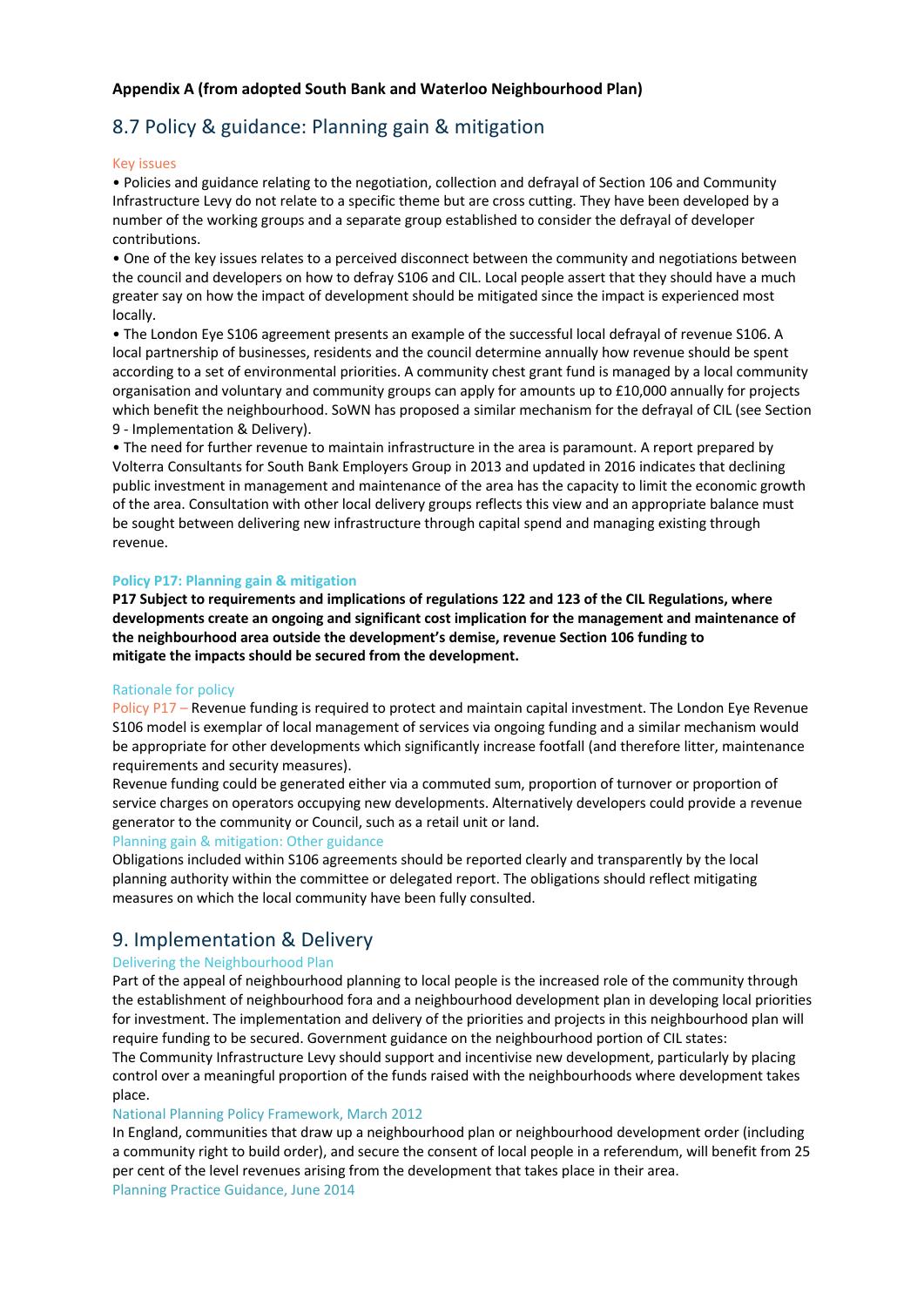Where a neighbourhood plan has been made, the charging authority and communities should consider how the neighbourhood portion can be used to deliver the infrastructure identified in the neighbourhood plan as required to address the demands of development.

#### Planning Practice Guidance, June 2014

Southwark Council's supplementary Planning guidance on Section 106 Planning Obligations and Community Infrastructure Levy (April 2015 and January 2017 addendum) reflects the requirements set out in government guidance as follows:

Southwark Council will spend at least 25% of CIL on projects in the local area, whether there is an adopted neighbourhood Plan or not, using the following sequence of areas to identify relevant projects:

- Areas with an adopted neighbourhood Plan
- Opportunity areas/action areas
- SPD areas (other than individual sites/buildings)
- Community council areas (for those areas which are not covered by any

#### of the above).

Lambeth Council has made similar commitments in relation to neighbourhood CIL expenditure at cabinet level. Section 106 agreements – secure financial and other obligations from developers and are entered into as a condition of planning permission being granted, in order to mitigate the impacts of the development for which planning permission is being sought. Legislation and government guidance requires such obligations to be necessary to make the development acceptable in planning terms, directly related to the development and fairly and reasonably related in scale and kind to the development. Other sources of funding are likely to become available from time to time and these will be reviewed regularly by SoWN together with the Councils and other stakeholders.

#### SoWN's Role

SoWN is the neighbourhood forum established under the provisions of the Localism Act, and recognised by both Lambeth and Southwark Councils as the designated body to prepare a neighbourhood plan for the designated area which contains parts of both Councils' administrative areas. SoWN has some 500 members and is administered by an elected Steering Group of 32 including residents, employees, businesses, third sector organisations, public bodies and ward councillors, providing broad representation across the South Bank and Waterloo Community. One of SoWN's prime objectives is to monitor the implementation of the Neighbourhood Plan, providing input into the priorities for S106 agreement obligations to mitigate the immediate impacts of developments. SoWN's working groups have collaborated to develop a set of projects that are intended to act as targets for the neighbourhood portion of CIL and, where appropriate, S106 developer contributions. These projects are put forward by the local community and represent examples of locally supported projects which fulfil the policy objectives of this plan.

#### SoWN's Objectives

In line with the above, SoWN's objectives are more particularly to:

• ensure there is local input into S106 agreements to mitigate the immediate impact of individual developments in the neighbourhood plan area, including where such agreements can support the projects list which forms part of the plan, in line with the plan's objectives, priorities and projects;

• play a leading role with both Councils in facilitating communication between the Councils, the community and relevant local bodies in reaching agreement on the expenditure of S106 funds and other funding to ensure that consensus is secured locally and the Councils have a clear single point of contact and information.

#### Implementation and Future Policy Changes

SoWN is aware that projects and programmes will evolve, priorities will change, and costs and the flow of funding will fluctuate, meaning that mechanisms will be required for SoWN to update and reprioritise plan aspirations and secure local consensus to the outcomes of this process on at least a bi-annual basis, including where appropriate securing agreement from other neighbourhood fora in the vicinity. SoWN will continue to maintain a Planning Gain Group, which will include ward councillors from both Councils to work with those Councils to review the projects list in this neighbourhood plan, as the list is updated and/or listed projects are implemented. SoWN intends to work actively with the Councils and other bodies in identifying, pursuing and securing all other sources of funding available to secure the implementation and delivery of the Neighbourhood Plans' projects and priorities.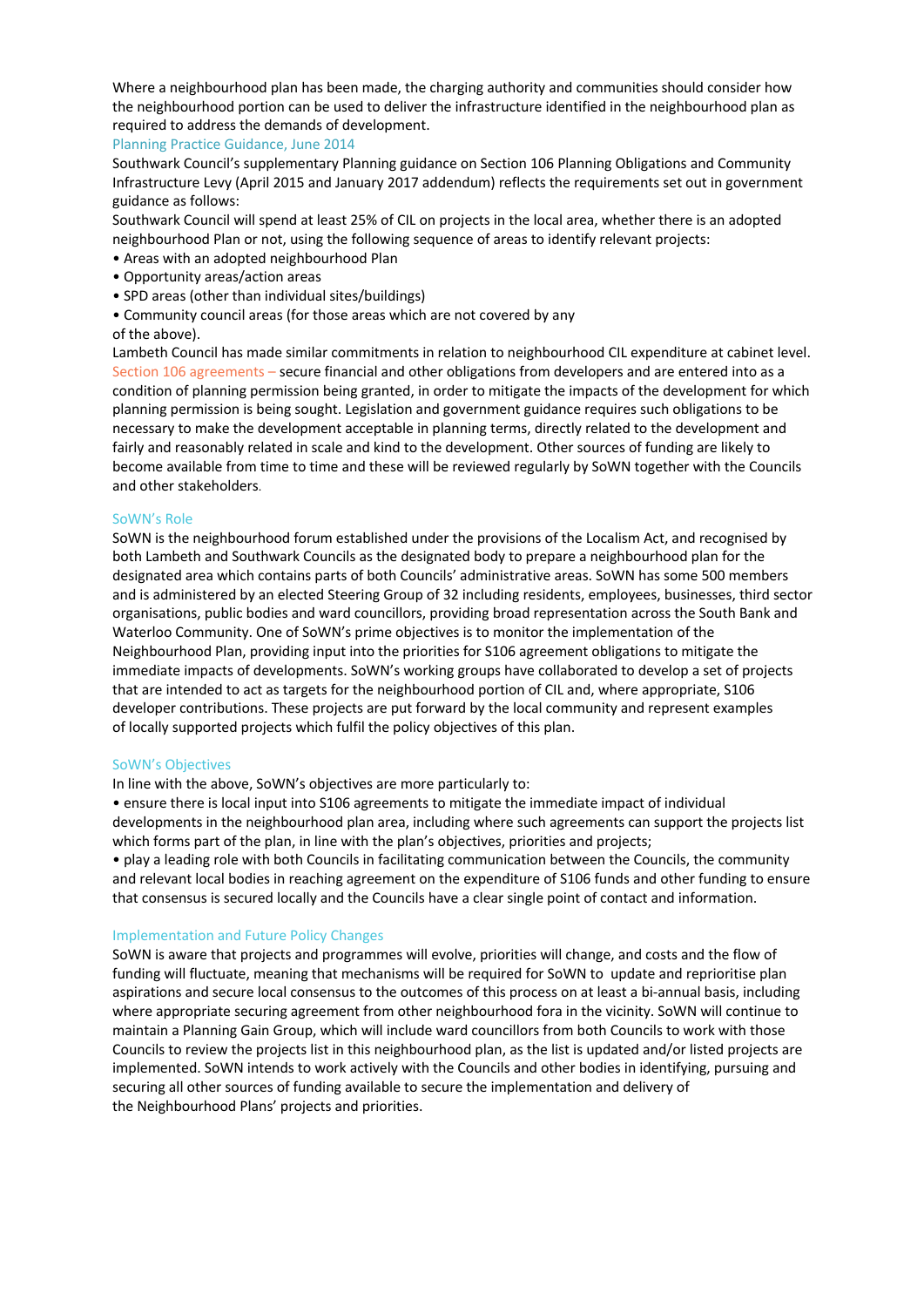### **APPENDIX B - National Planning Practice Guidance, Community Infrastructure Levy**

### https://www.gov.uk/guidance/community-infrastructure-levy#spending-the-levy

### **Para 143 What can the Community Infrastructure Levy be spent on?**

The levy can be used to fund a wide range of infrastructure, including transport, flood defences, schools, hospitals, and other health and social care facilities (for further details, see section 216(2) of the Planning Act 2008, and regulation 59, as amended by the 2012 and 2013 Regulations). This definition allows the levy to be used to fund a very broad range of facilities such as play areas, open spaces, parks and green spaces, cultural and sports facilities, healthcare facilities, academies and free schools, district heating schemes and police stations and other community safety facilities. This flexibility gives local areas the opportunity to choose what infrastructure they need to deliver their relevant plan (the Development Plan and the London Plan in London). Charging authorities may not use the levy to fund affordable housing.

Local authorities must spend the levy on infrastructure needed to support the development of their area, and they will decide what infrastructure is needed.

The levy can be used to increase the capacity of existing infrastructure or to repair failing existing infrastructure, if that is necessary to support development.

In London, the regulations restrict spending by the Mayor to funding roads or other transport facilities, including Crossrail, to ensure a balance between the spending priorities of the London boroughs and the Mayor.

**Para 145 Where there is no parish or town council, who receives the neighbourhood portion?** Communities without a parish or town council can still benefit from the neighbourhood portion. If there is no parish or town council, the charging authority will retain the levy receipts but should engage with the communities where development has taken place and agree with them how best to spend the neighbourhood funding. Charging authorities should set out clearly and transparently their approach to engaging with neighbourhoods using their regular communication tools for example, website, newsletters, etc. The use of neighbourhood funds should therefore match priorities expressed by local communities, including priorities set out formally in neighbourhood plans.

The law does not prescribe a specific process for agreeing how the neighbourhood portion should be spent. Charging authorities should use existing community consultation and engagement processes. This should include working with any designated neighbourhood forums preparing neighbourhood plans that exist in the area, theme specific neighbourhood groups, local businesses (particularly those working on business led neighbourhood plans) and using networks that ward councillors use. Crucially this consultation should be at the neighbourhood level. It should be proportionate to the level of levy receipts and the scale of the proposed development to which the neighbourhood funding relates.

Where the charging authority retains the neighbourhood funding, they can use those funds on the wider range of spending that are open to local councils (see 'Can the levy be used to deliver Suitable Alternative Natural Greenspace?', and regulation 59C). In deciding what to spend the neighbourhood portion on, the charging authority and communities should consider such issues as the phasing of development, the costs of different projects (for example, a new road, a new school), the prioritisation, delivery and phasing of projects, the amount of the levy that is expected to be retained in this way and the importance of certain projects for delivering development that the area needs. Where a neighbourhood plan has been made, the charging authority and communities should consider how the neighbourhood portion can be used to deliver the infrastructure identified in the